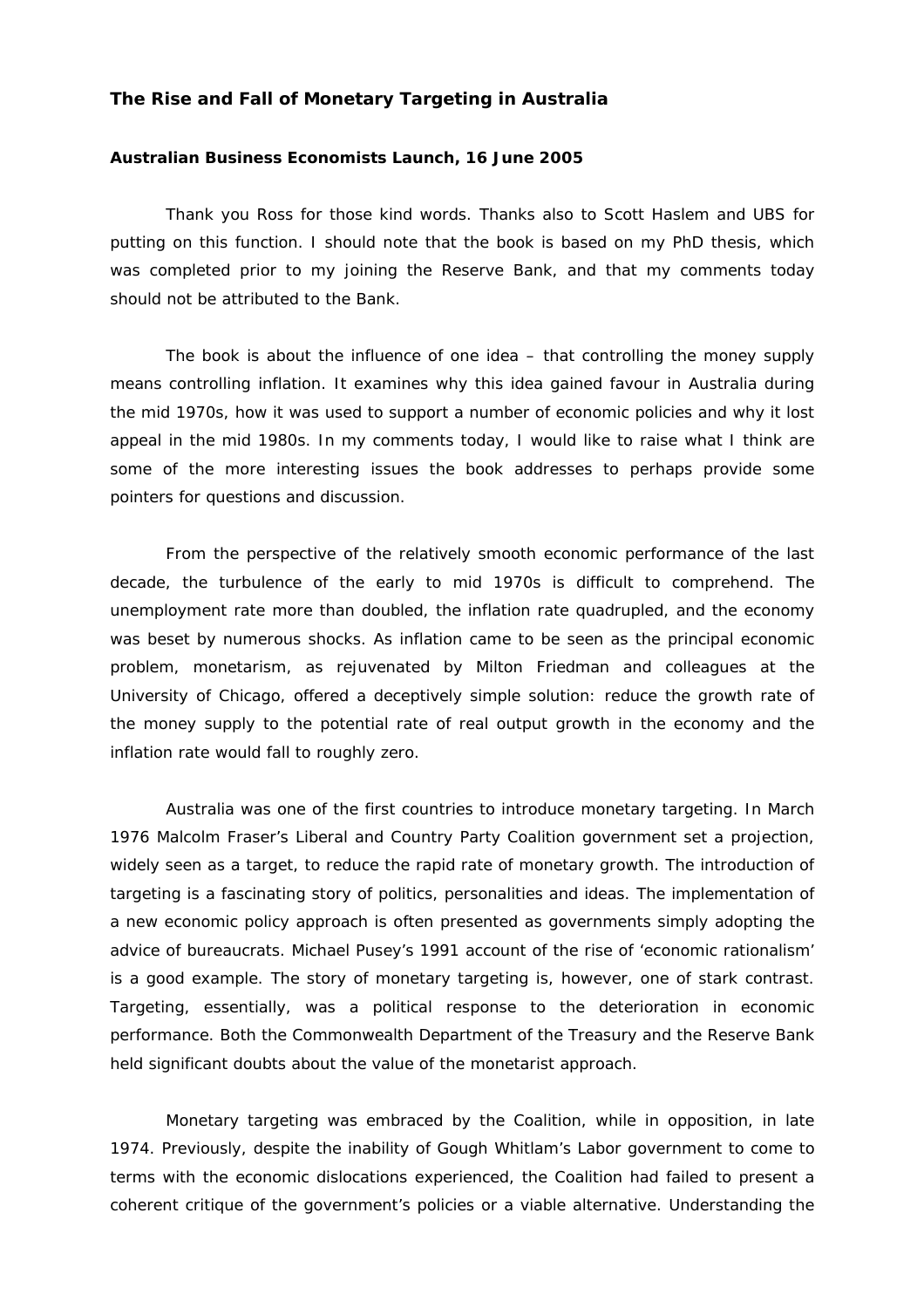rise of new policy approaches when they are embraced by a political party in opposition and later implemented in government is significantly more complicated, and also more interesting, than when policies are adopted by governments on the advice of bureaucrats. With limited expertise, the Liberal Party leadership relied heavily on their advisers and a number of monetarist-inclined academics. An important role was also played by the press, acting as the key intermediary between the solutions expounded by politicians and the public. Of particular relevance in this context is that some key economic journalists became strong supporters of monetary targeting.

The implementation of a new policy approach is rarely straightforward. Governments are likely to find that achieving the goals enunciated when the policy was first advocated is significantly harder than they envisaged and that trade-offs have to be made between competing objectives. Such factors are clearly evident with the Coalition government's implementation of monetary targeting. The initial monetary projections set by the Coalition were achieved. Yet the government was unable to demonstrate that monetary policy had been successful, since economic developments often contrasted with the rhetoric that underpinned its policy approach. A lower rate of monetary growth, for example, did not always lead to a lower inflation rate. The government's difficulties were compounded as monetary growth exceeded each projection set by the Coalition from August 1978 to the end of its period in government in 1983. Inflation and unemployment also remained intractably high. Those outcomes raise a crucial question: why did the Coalition government persist with an approach that had essentially failed? The government remained committed to targeting, I would suggest, for three broad reasons:

- First, targeting provided a justification, if not a cover, for slowing government expenditure and wages growth.
- Second, abandoning targeting would have amounted to an effective repudiation of the government's overall economic approach, with its focus on reducing the inflation rate.
- And third, abandoning targeting threatened an adverse reaction from financial markets, for whom targeting had become an article of faith.

In these circumstances, it is perhaps not surprising to find that the government's discussion of the monetary targeting policy was often misleading and gave selective attention to empirical evidence. It might well be asked, what of Treasury and the Reserve Bank? Sections of both organisations were well aware of the difficulties with monetary targeting. But the considered discussion of the issues that might have been expected from Treasury and the Reserve was largely absent.

Despite the fact that continuing with the monetary targeting policy served a number of its interests, the Coalition government did seriously consider abandoning the policy. In